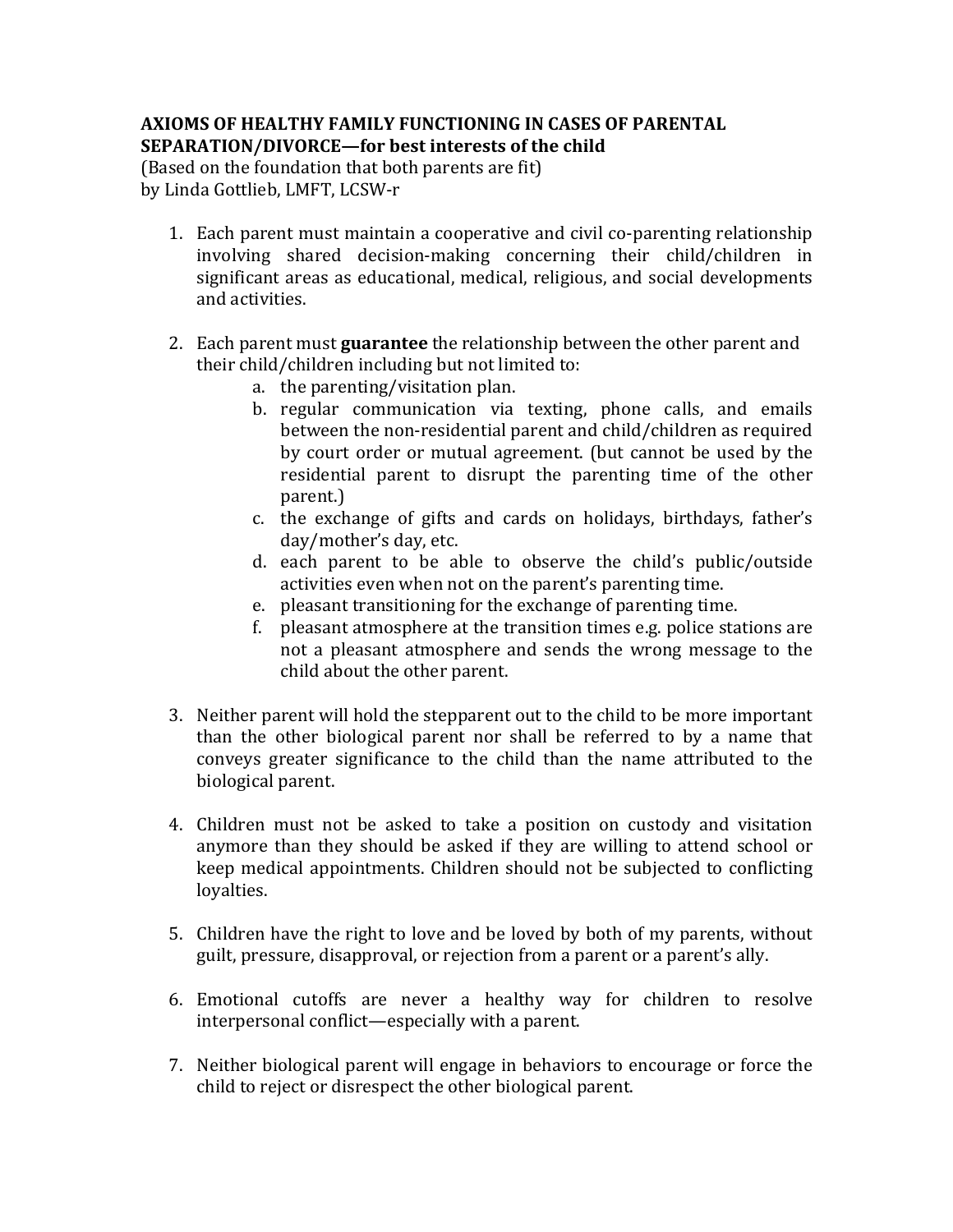- 8. Neither biological parent will engage in behaviors to encourage or force the child to reject or disrespect the other biological parent's new partner/spouse.
- 9. At the same time, there are appropriate measures that must be undertaken to introduce a new partner to the child. This depends on many factors too numerous to list here but are easily researchable and/or achieved with professional advice.
- 10. Children must be protected from acquiring knowledge about adult issues especially as it relates to legal and financial issues, custody and visitation disputes, and to either parent or to their extended family.
- 11. Each parent must abstain from being critical of the other parent either directly to the child or in the situation in which the child can overhear a conversation about the other parent.
- 12. Resolving differences in parenting involves compromise, and each parent must recognize the importance of reaching an accommodation with the other parent about major areas of child rearing. In less important areas—in the absence of health, child safety, and education areas, for example—there will likely be the need to grant the other parent the flexibility to make a unilateral decision for the child during that parent's parenting time.
- 13. Each parent must guarantee the child's right to be kept out of the middle of the parental conflict, including the right not to pick sides, carry messages, or hear complaints about the other parent.
- 14. Each parent must respect the child's right to have her/his own feelings and beliefs and be able to express those feelings and beliefs without fear of reprisals as long as the expression is in a respectful manner.
- 15. Parents must refrain from burdening their child with their emotional difficulties. It is a reversal of healthy family hierarchy for a child to be worried about the parent's needs and emotional stability.
- 16. Children should not be expected to make adult decisions. They have the right to remain a child and not be burdened with parental responsibilities or to act as an adult companion, personal friend, or comforter to the parents.
- 17. Children have the right to decide whom to like and love among each parent's family and friends without guilt and without being made to feel disloyal. But regardless of how they feel about other authority figures, they must behave respectfully towards them.